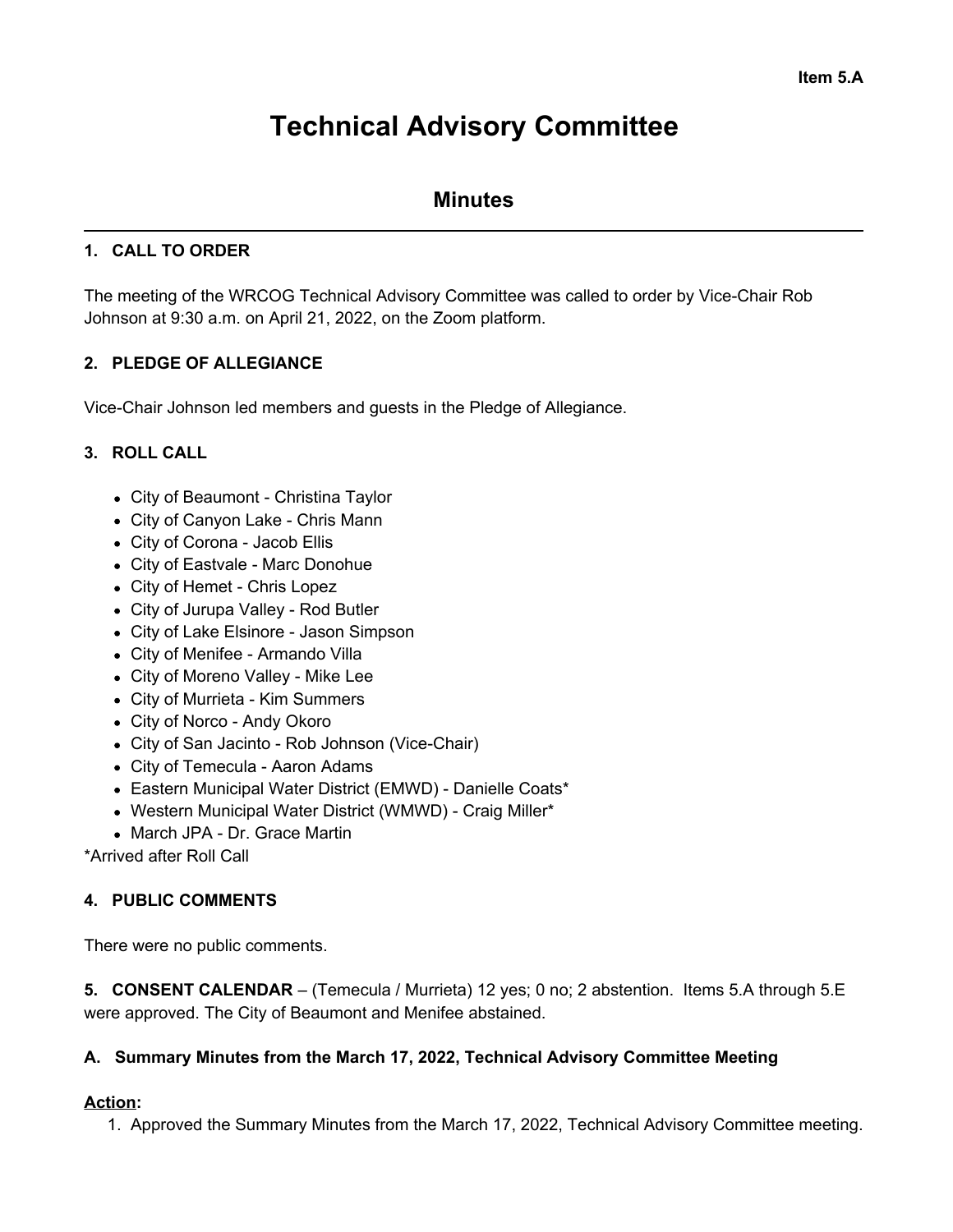## **B. Finance Department Activities Update**

## **Action:**

1. Received and filed.

## **C. Single Signature Authority Report**

## **Action:**

1. Received and filed.

## **D. Riverside County Emergency Medical Care Committee Activities Update**

## **Action:**

1. Received and filed.

## **E. Revisions to the Grant Writing Assistance Program Guidelines**

## **Action:**

1. Received and filed.

## **6. REPORTS / DISCUSSION**

## **A. Cal Cities Activities Update**

Erin Sasse was unable to attend.

## **Action:**

1. None.

## **B. Western Riverside County Energy Resilience Plan Activities Update**

Daniel Soltero, WRCOG Program Manager, provided an update on the Western Riverside County Energy Resiliency Plan that is being developed to address local energy resiliency against power outage impacts for critical facilities maintained and operated by member agencies. The Plan will assess subregional critical facilities and identify feasibility of implementing future energy resilience improvements to maintain power at the facility during outages.

In November 2021, staff developed a facility prioritization matrix which provides information to staff to assist with selecting three sites across the subregion to receive a technical study. The matrix can also be used by other agencies to identify high opportunity zones and prioritize facilities for energy resilience improvements. The matrix takes into consideration each facility's characteristics and operational needs, climate and environmental hazards of the area, and social vulnerabilities for the local population.

An Advisory Group consisting of representatives from five member agencies was convened to provide feedback and validation on the facility prioritization matrix, as well as to assist staff in selecting the three sites for the technical study. The feedback provided included a desire to select three different facilities that are commonly owned and operated by public agencies, to avoid the duplication of efforts with the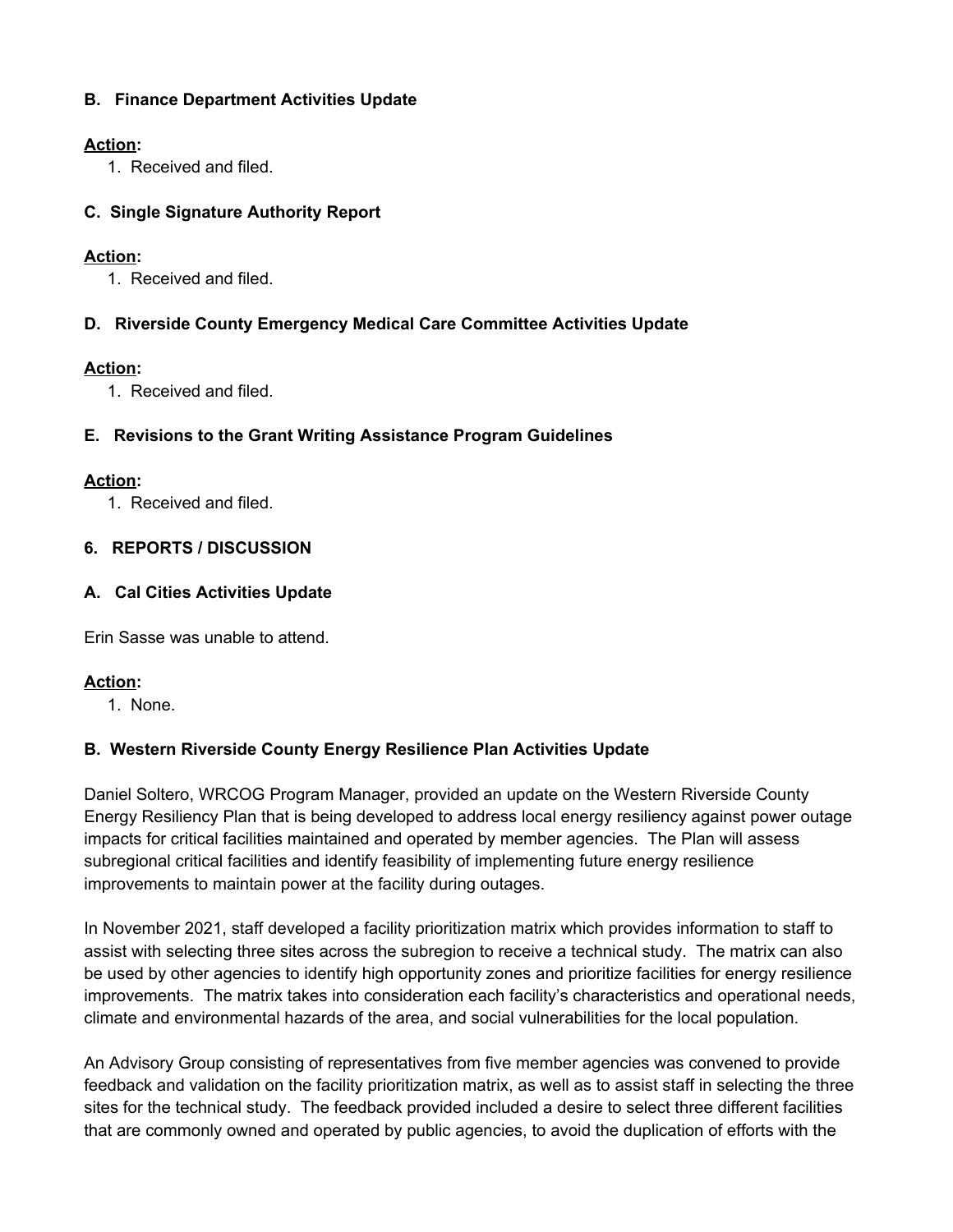UCR study on water distribution facilities, and to focus on areas of existing inequities and disadvantaged communities. The three sites selected for the technical study include the City of Banning's Wastewater Reclamation Plant, the City of Jurupa Valley's Fire Station 16, and the City of Menifee's Kay Ceniceros Senior Center.

## **Action:**

1. Received and filed.

## **C. Fiscal Year 2022/2023 Budget Development**

Dr. Kurt Wilson, WRCOG Executive Director, provided an update on the current development of the Agency budget. Currently, like most Council of Governments, WRCOG's budget is less descriptive and focuses most exclusively on spending amounts. While this has met the needs in the past, the budget is undergoing a major change that will more clearly reflect priorities, explain WRCOG's function, and share achievements. Staff are currently working through the specific numbers and narratives to provide the reader context while navigating through the budget.

## **Action:**

1. Received and filed.

## **D. Approval of Professional Services Agreement with Van Lant & Fankhanel for Financial Auditing Services**

Andrew Ruiz, WRCOG Chief Financial Officer, presented on the recent Request for Proposal that was released for financial auditing services. The Government Finance Officers Association (GFOA) best practices recommend public agencies enter into multi-year agreements of at least five years in duration when obtaining independent auditor services. In addition, GFOA recommends entities undertake fullscale competitive processes at the end of the term of each audit contract, with the inclusion of the current auditors to endure and augment the process, assuming the current auditor has proven satisfactory. On February 7, 2022, a solicit for proposals was posted on PlanetBids as well as the California Society of Municipal Finance Officers websites. A total of four proposals were received and all were invited to participate in an interview with a panel composed of WRCOG staff, the Director of Finance for March JPA, and two WRCOG Executive Committee members. Upon conclusion, Van Lant & Fankhanel (VLF) was rated as the top firm. VLF was selected for its hands-on approach to performing financial audits, where the audit partners are engaged in the day-to-day of the audit, increasing efficiencies in the audit process, but also providing a higher-level of assurance since the partners are more involved than one would typically expect.

## **Action:**

1. Recommended that the Executive Committee approve an agreement with Van Lant & Fankhanel to conduct financial auditing services for WRCOG, starting with Fiscal Year 2021/2022, in an amount not to exceed \$119,650 through Fiscal Year 2023/2024, with an option to extend services for an additional two fiscal years.

## **7. REPORT FROM THE EXECUTIVE DIRECTOR**

Dr. Kurt Wilson reported that the General Assembly is scheduled for June 23, 2022, at the Pechanga